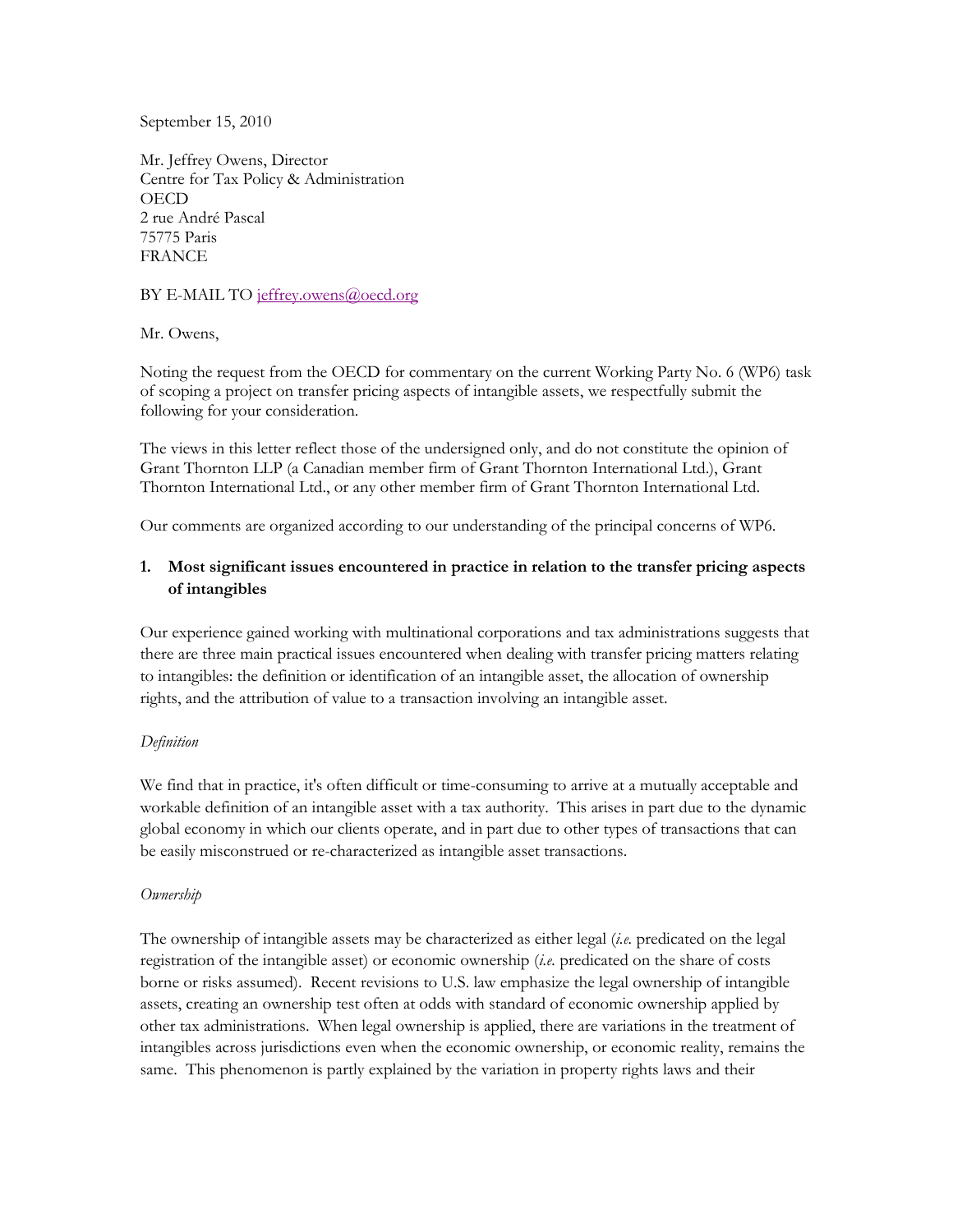application from one jurisdiction to another. At the same time, it results in an inconsistent treatment of intangibles which unnecessarily induces controversies.

We find in practice that ascribing economic ownership rights amongst members of a multinational group is an exercise that must be conducted from first principles. Businesses and business models are often so different that doing otherwise creates heightened likelihood of error. We also encounter tax administrations making relatively unprincipled arguments in support of economic ownership of an intangible asset. The result is often that multinational taxpayers and tax administrations talk at odds, and find it difficult to locate common ground during controversies and progress to discussions of valuation.

#### *Valuation*

Many multinational groups expect valuation of intangible assets to be the focus of any controversy with a tax administration. This expectation is often not borne out in practice, owing in part to tax administrations being interested in matters of ownership and the appropriateness of any charge whatsoever. Rather than directing documentation effort at supporting the question of whether or not there should be a charge for the use of an intangible asset, significant effort is often expended explaining and documenting the multinational's chosen transaction value. The net effect of this disconnect is often higher cost of managing controversy, longer controversies, double taxation and general future uncertainty.

Taxpayers find tax administrations to be sceptical of the way intangible asset transactions are structured in the first instance. We hear our clients expressing concern when (a) tax administrations wish to either verify the facts of a transaction or a business in detail when significant effort and expense has been invested to comply with the documentation requirements in the tax law and to produce documentation that explains the transactions, the intangible assets themselves, and the business in which these are used, or (b) tax administration officials make unsupported "appeal to reason" arguments to justify the disregarding of a charge or a transaction as it was structured in the first instance. Often these arguments are made without a good foundation of knowledge of the business or the economic circumstances of the taxpayer. Such an unsupported "appeal to reason" argument might be expressed as: "No two third parties would agree to this deal" or "No third party would behave this way".

### **2. Shortfalls identified in the existing OECD guidance**

#### *Definition*

In characterizing an intangible asset, the OECD Guidelines concentrate on intangible property that is associated with some commercial activity; that is, the focus is on business rights. These commercial intangibles are then broadly classified as either trade or marketing intangibles. Examples of trade intangibles include patents, know-how, designs, models and trade secrets; and marketing intangibles include trademarks, trade names, customer lists, distribution channels and unique names, symbols, or pictures which yield economic value. While the simplicity of such a classification scheme is appealing, it amplifies uncertainty around the identification of intangibles, and introduces rigidity that elevates the likelihood of transfer pricing controversies in practice. This is so because the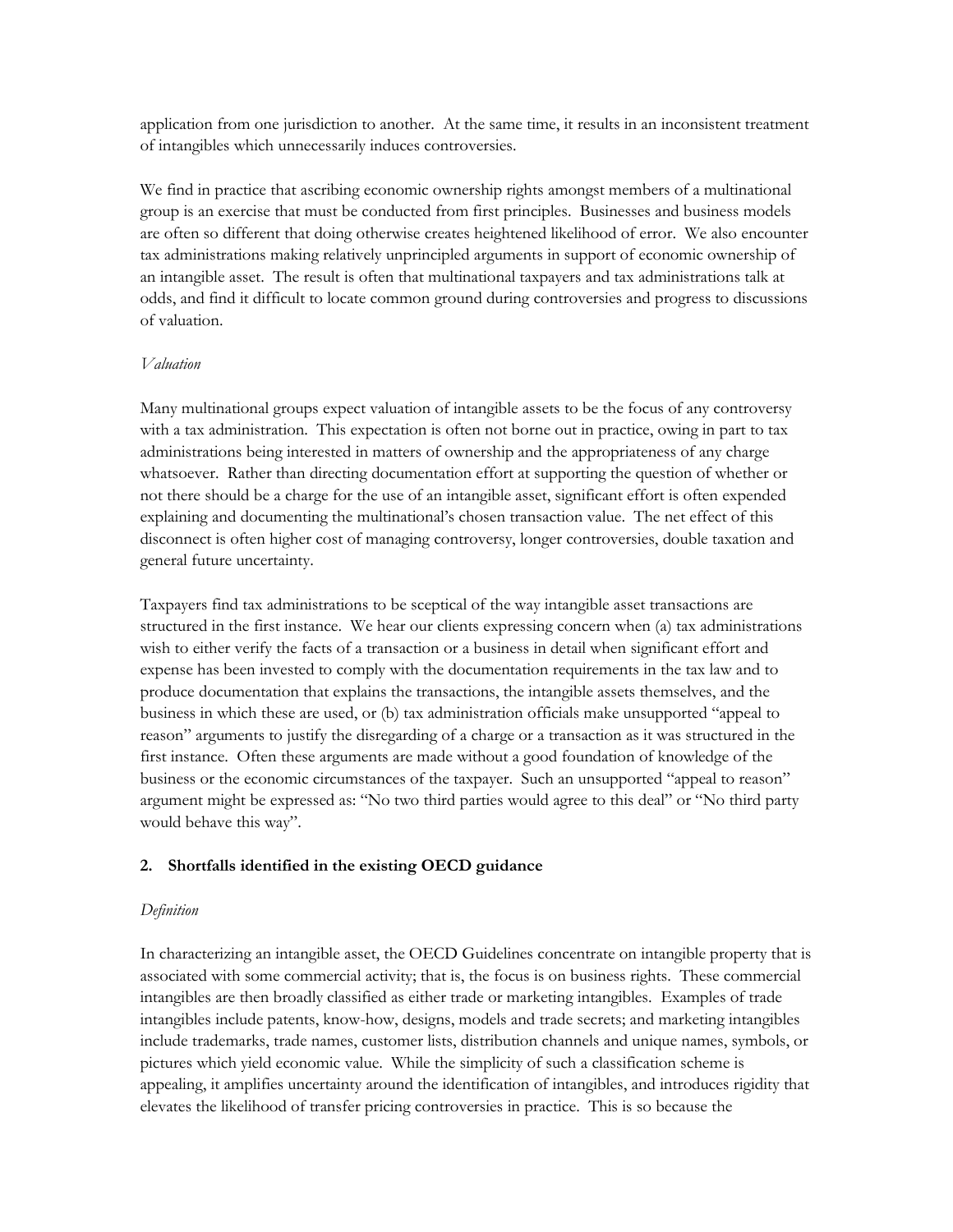characterization of intangibles is not only arbitrary in some jurisdictions, but also differs significantly from one jurisdiction to another in some cases. Our experience suggests this is as much a problem for tax administrations as it is for multinational businesses. The elusiveness of definitional consistency within and across jurisdictions is likely to remain a major challenge in the current dynamic global competitive economy, but this challenge can be made manageable if all parties use a rigorous definition as a starting point.

### *Ownership*

The OECD Guidelines do not provide sufficient guidance to multinationals and tax administrations attempting to determine ownership of an intangible asset.

## *Valuation*

Unlike tangible property, intangible assets are inherently heterogeneous and fraught with formidable measurement or valuation challenges. The application of simple depreciation rules is often inappropriate for intangibles. Some intangibles depreciate rapidly, while others do so slowly; and some may even appreciate over time. In addition, multinational corporations typically own a portfolio of valuable intangibles rather a single intangible.

In such a scenario, the valuation exercise should account for the aggregate value derived from the interaction or the complementarity of these intangibles (*i.e.* "interaction effects"), or in the alternative concentrate where practical on the value of only the intangible relevant to the transaction. The general uncertainty that surrounds the valuation of intangibles is often reflected in the usually wide range of values for intangibles. There is no systematic way of ascertaining whether a range is too wide when dealing with uncertainty in relation to the choice of depreciation rules, "interaction effects", or the forecasts of future net cash flows.

## **3. Areas for further OECD work**

## *Definition*

We believe an essential aspect of the WP6 work ought to be the development of a rigorous and serviceable definition of an intangible asset based on sound economic principles, and an equally rigorous statement of how by virtue of its characteristics a transaction involving an intangible asset is different from a transaction involving the rendering of services or the formalized sharing of costs using a cost sharing arrangement.

## *Ownership*

We believe there is a need for a description of the principles employed in a test of intangible ownership in the OECD Guidelines.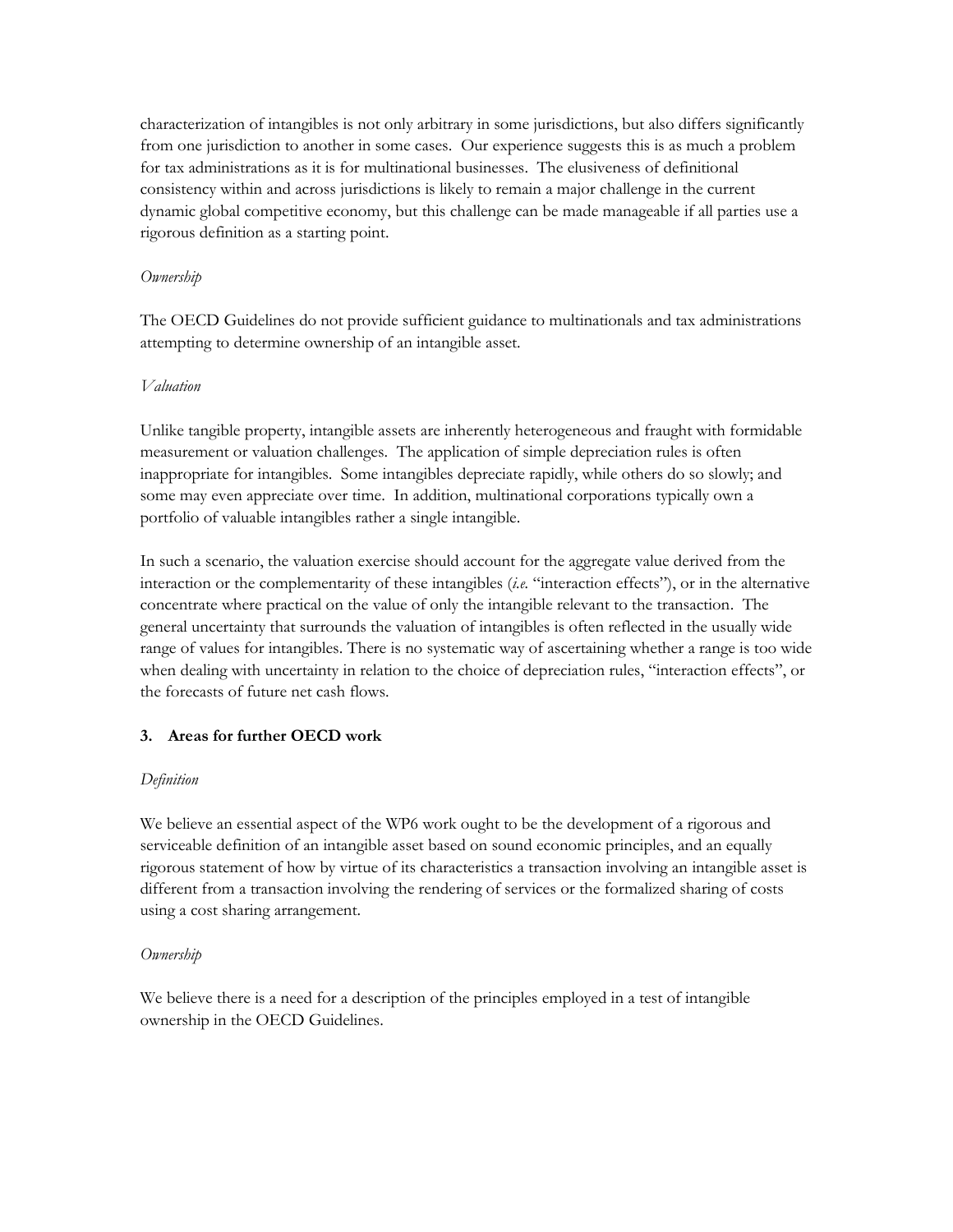### *Valuation*

One of the important observations to be made about intangibles is that they are complex. Next, they are generated and traded by multinational corporations in a dynamic, technology-driven global economy. In such an economy, these corporations' survival depends on their ability to establish and sustain competitive advantages often due to their ownership of valuable, unique intangibles. Once tax administrations and tax payers embrace this common understanding of the economic realities, a number of guiding principles will emerge to address the kind of issues raised in this commentary. The leading principle is flexibility. That is, tax administrations must exercise a great deal of flexibility in allowing multinational corporations to accurately represent the economic realities that surround the use of intangibles, and uncertainty under which they operate. This is particularly relevant when defining and measuring intangibles.

Flexibility in respect of matters of fact cannot be used in practice without some good guiding principles concerning definition and ownership. We would greatly appreciate guidance that constitutes such a framework of principles, and encourages the objective consideration of the facts and circumstances of model multinational corporations.

We would welcome the re-examination of the concept of bundles of intangibles from a valuation standpoint, and the conditions that must be met to require unbundling of a system of intangibles for purposes of valuation.

It may be useful for WP6 to spend some of its effort updating on the current body of knowledge within the economics profession in respect of intangible asset generation, sharing and valuation. This will be important as part of the Working Party's effort to define the reasonable effort that multinationals and tax administrations should be required to expend when analysing the value of intangible assets, and how effort can be traded off against accuracy, reliability and cost.

In relation to the ownership of intangibles, the OECD guidelines neither advocate legal ownership, nor economic ownership. However, the use of the latter is likely to yield a more consistent interpretation of the economic realities that surround related-party cross-border transactions in intangibles.

And finally, a coherent approach to the treatment of intangibles calls for a greater cooperation among jurisdictions; however, we appreciate cooperation can be a demanding requirement when the erosion of a jurisdiction's tax base is at stake.

### **4. Suggestions on format of the final output of the OECD work**

In keeping with the general nature of guidance offered to tax administrations and multinational corporations by the OECD guidelines, it would be our recommendation that the final output of the WP6 work be a revised version of Chapter VI of the OECD Guidelines. We encourage WP6 to retain a non-prescriptive presentation that provides multinationals and tax administrations with a more rigorous discussion of the fundamental definitional, ownership, and valuation aspects of transfer pricing issues relevant to intangible asset transactions.

We are supportive of the use of examples in a revised version of Chapter VI to further illustrate fundamental concepts, but would encourage that explanation of important concepts by example be avoided so as to discourage misapplication or overreliance by the users of the document.